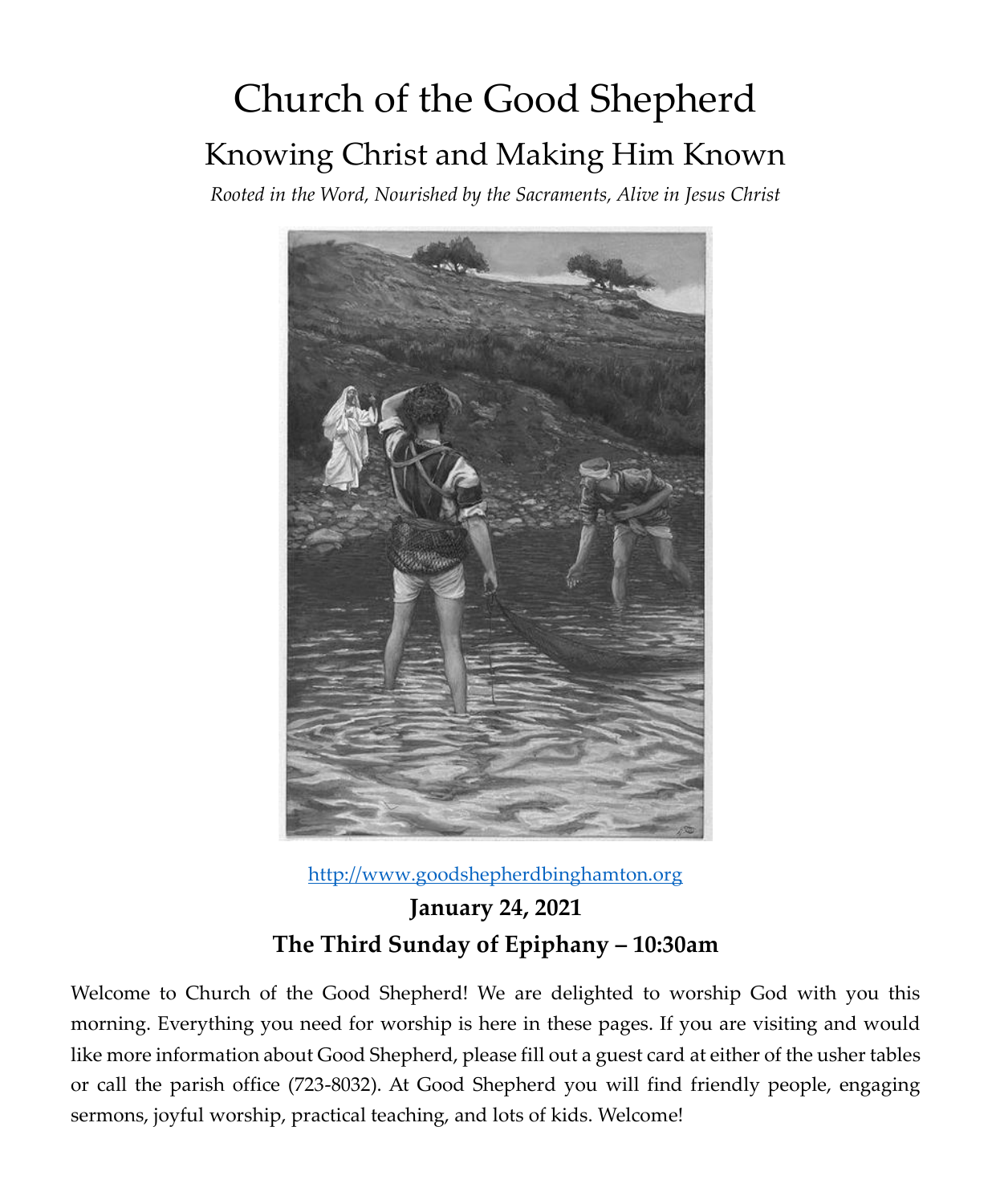# **Weekly Update, January 24, 2021 Ongoing Ministries**

**Tuesday Morning Bible Study** meets at 9:05am to walk through different books of the bible, verse by verse. Taught by Matt Kennedy in the main room of the parish hall. This class can be viewed in person or online each week by livestream. For more information, please contact the church office.

**Thursday Evening Bible Study** is currently being taught online. This is a great place to connect with others and learn more about what God has to say to us through his word.

**Shepherd's Bowl Community Dinner** Good Shepherd offers a free nutritious meal to the people of Good Shepherd and the wider community on Thursday evenings from 5-6. If you are able, this is a great time to get to know others enjoy a free and delicious meal.

**Friday Morning Men's Bible Study** A group of men gather at 6:30am to share bible study and prayer time together. Men of any age are welcome to attend. This study is currently meeting online and in person. If you are interested in learning more about this study, please email Pastor Matt, Jonathan Groves, or contact the church office.

**Good Shepherd Youth Group** meets on Sunday night from 6:00 – 7:30pm at Good Shepherd. All youth between the ages of 12-18 are welcome to join and study the book of Romans. Please contact Tyler Van Fossen if you'd like to be involved in any way. Email: tvf.arrowhead@gmail.com.

**Good Shepherd Member Food Pantry** has food available. Please contact a member of the staff or the church office if you need access to the pantry.

**Christian Education for All** is normally at 9:15am on Sunday Morning. Adult Education is continuing online and in person at that hour in the parish hall.

The current series is being taught by Matt Kennedy on the Christian Classics. This week we'll be focused on an anonymous work called The Didache.

Children's programing has been divided between morning and evening. Ages 3-4 meet during the morning sermon. Ages 5-12 meet in the Children's Wing from 6-7pm.

**Mission Groups** aim to glorify God in helping Good Shepherd as a church become more like Christ. If you are looking for a way to get involved, grow in community, and deepen your understanding of God's word, Mission Groups are for you. All the groups are listed below, and you are welcome to contact the leaders directly. If you have any questions or would like to host or lead a group yourself, please talk with Jonathan Groves.

All Mission Groups are currently meeting weekly, both in person and by zoom.

**Zoom Mission Group Update** There are currently two NEW groups meeting entirely by zoom. Please contact Jon for more information!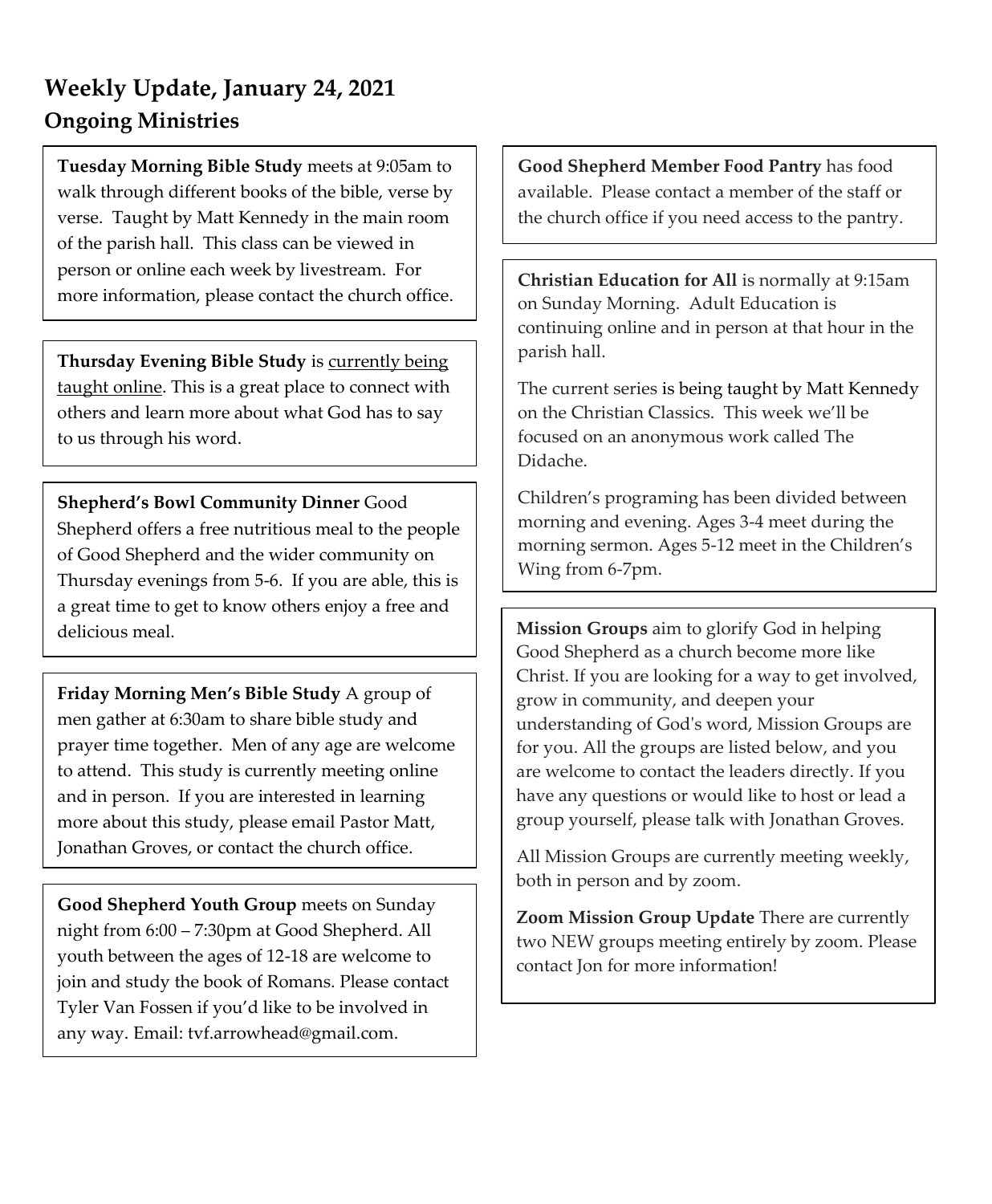#### **Sunday**

| 8:00am             | Service of Holy Eucharist, no music  |
|--------------------|--------------------------------------|
| $9:15$ am          | Christian Ed for adults and children |
|                    | (online and indoor observance)       |
|                    | available)                           |
| $10:30$ am         | Service of Holy Eucharist (indoor    |
|                    | and online observance available)     |
| 12:30pm            | Please feel free to bring your own   |
|                    | lunch and seating and enjoy some     |
|                    | social time in the parking lot after |
|                    | the service.                         |
| 6:00 <sub>pm</sub> | Youth Group and Catechesis, meets    |
|                    | in the parish hall and classrooms of |
|                    | Good Shepherd, Led by Tyler Van      |
|                    | Fossen and Anne Kennedy              |

# **Monday**<br>6:30pm

Vestal Eastside Mission Group *(see blurb for more information)*

# **Tuesday**

| $9:05$ am          | Tuesday Morning Bible Study         |
|--------------------|-------------------------------------|
| 7:00 <sub>pm</sub> | <b>Binghamton Southside Mission</b> |
|                    | Group                               |
|                    | (see blurb for more information)    |

#### **Wednesday**

| $7:00$ pm | Bing. Westside Mission Group     |
|-----------|----------------------------------|
|           | (see blurb for more information) |
| $7:00$ pm | Vestal 4 Corners Mission Group   |
|           | (see blurb for more information) |

## **Thursday**

| 5:30pm    | Shepherd's Bowl Community |
|-----------|---------------------------|
|           | Dinner                    |
| $6:00$ pm | Beginner's Bible Study    |

#### **Friday**

6:30am Men's Breakfast and Bible Study

# **Saturday**

| Sunday              |                                    |
|---------------------|------------------------------------|
| 8:00am              | Service of Holy Eucharist, no      |
|                     | music                              |
| 9:15am              | Christian Ed for adults and        |
|                     | children (online and indoor        |
|                     | observance available)              |
| 10:30am             | Service of Holy Eucharist          |
|                     | (indoor, online, and indoor)       |
|                     | observance available)              |
| 12:30 <sub>pm</sub> | Please feel free to bring your own |
|                     | lunch and seating and enjoy        |
|                     | some social time in the parking    |
|                     | lot after the service.             |
| $6:00$ pm           | Youth Group and Catechesis,        |
|                     | meets in the parish hall and       |
|                     | classrooms of Good Shepherd, Led   |
|                     | by Tyler Van Fossen and Anne       |
|                     | Kennedy                            |
|                     |                                    |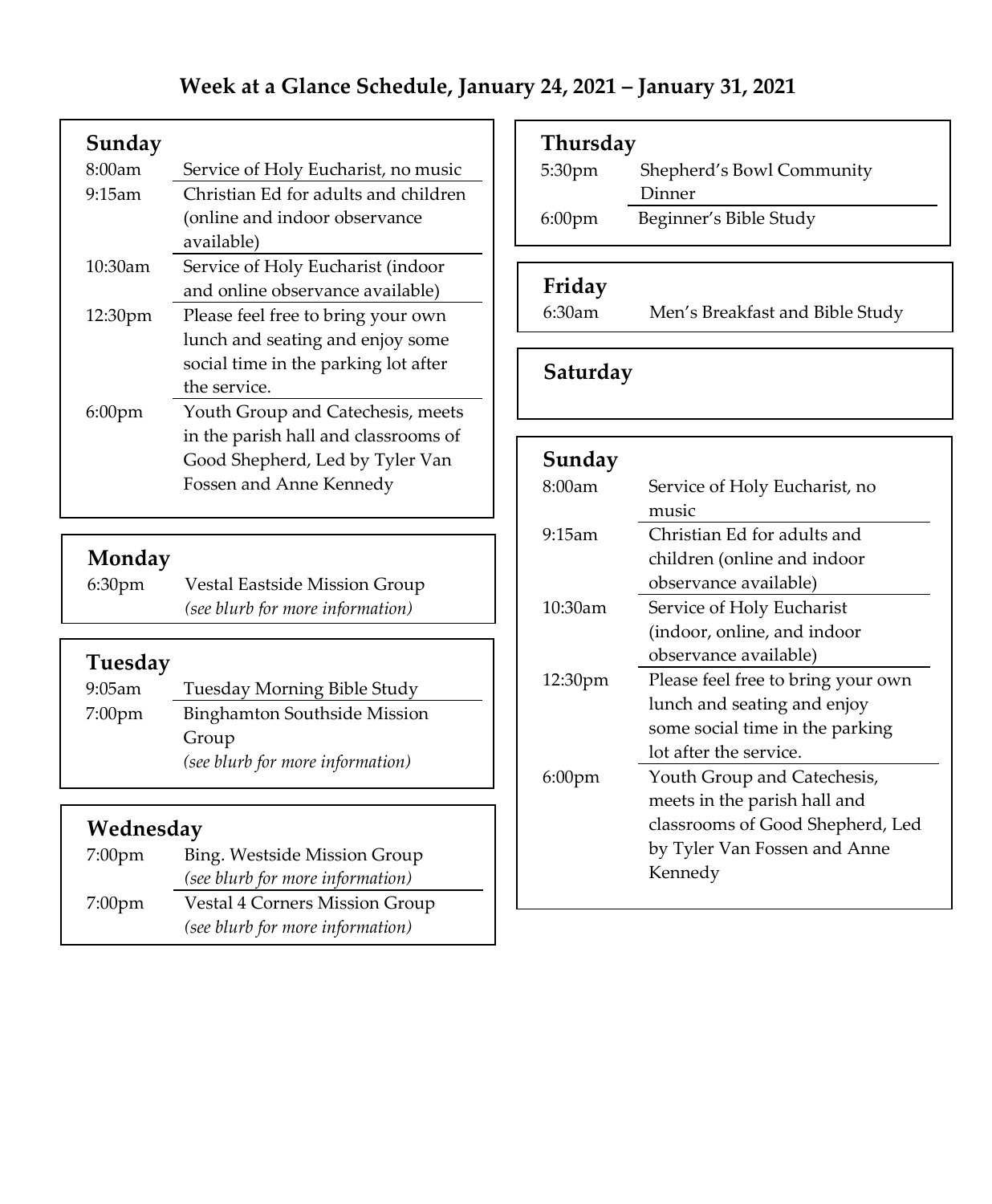#### *Please Pray For…*

**Anglican Church of North America** In the ACNA Cycle of Prayer, we pray for the Anglican Network in Canada and those Bishops **ADOLW** Church of the Good Shepherd Catonsville, Maryland • The Rev. Canon M. Eppard • The Rev. J. Jackson • Deacon J. Hunt • Church Administrators and Staff **For the Homebound** Betty Cancellieri, Lilian Malinak, Charles Mabula, Charles Hadley **For the Sick** Peyton, Rick, Jason D., Doug & Maureen, Charles, Russ, Bill, Debbie, Bob, Hal and Carol, Joe B., Bev, Evelyn Martin, Kathy, Eileen, Fred, Andrew, Larry Dimmick, Chris, Lillian, Diane Price, Keith LaGier, Lin, and Bruce **Missionaries** Pray for Carrie Moorhead-Nelson and Nick and Lauren Sluyter and their work with InterVarsity Campus Ministries.

#### **Serving at Good Shepherd Jan. 24, 2020**

8am Celebrant: Matt Kennedy Reader (8:00): Pastoral Assistant Usher (8:00): Terry Ray Reader (10:30): Micah Lovell Usher (10:30): Scott Pineau Crucifer: Aedan Kennedy Acolytes: Rowan and Gwendolyn Kennedy Altar Guild: Karen Berman Shepherd's Bowl: Jonathan Groves with Team 4

#### **Serving at Good Shepherd Jan. 31, 2020**

8am Celebrant: Bob Carlson Reader (8:00): Christine Johnson Usher (8:00): Terry Ray Reader (10:30): Scott Pineau Usher (10:30): Micah Lovell Crucifer: Silvan Pineau Acolytes: Talitha and Adaliah Pineau Altar Guild: Helen Cetton Tellers: Chris Jones, Helen Cetton Shepherd's Bowl: Pete Putano with Team 1

| Daily Lectionary             |                         |  |
|------------------------------|-------------------------|--|
| Morning                      | Evening                 |  |
| Monday, January 25           |                         |  |
| Psalm 68:1-18                | Psalm 68                |  |
| Acts 9:1-22                  | Jer <sub>24</sub>       |  |
| John 12:20-end               | 1 Cor 9                 |  |
| Tuesday, January 26          |                         |  |
| Psalm 69:1-18                | Psalm 69:19-38          |  |
| Gen 25                       | Jer 25                  |  |
| John 13                      | 1 Cor 10                |  |
| <b>Wednesday, January 27</b> |                         |  |
| Psalm 66                     | Psalm 70, 72            |  |
| Gen 26                       | Jer 26                  |  |
| John 14:1-14                 | 1 Cor 11                |  |
| Thursday, January 28         |                         |  |
| Psalm 71                     | Psalm 73                |  |
| Gen 27                       | Jer 27                  |  |
| John 14:15-end               | 1 Cor 12                |  |
| Friday, January 29           |                         |  |
| Psalm 74                     | Psalm 77                |  |
| Gen 28                       | $\operatorname{Ier} 28$ |  |
| John 15:1-17                 | 1 Cor 13                |  |
| Saturday, January 30         |                         |  |
| Psalm 75,76                  | Psalm 79, 82            |  |
| Gen 29                       | Jer 29                  |  |
| John 15:18-end               | 1 Cor 14:1-19           |  |
| Sunday, January 31           |                         |  |
| Psalm 78:1-18                | Psalm 78:19-40          |  |
| Gen 30                       | Jer <sub>30</sub>       |  |
| John 16:1-15                 | 1 Cor 14:20-end         |  |
| Happy Birthday!              |                         |  |

#### January 25 Anne Thompson – Freund January 25 Ashley Van Fossen January 29 Sherry Finch

# *Happy Anniversary!*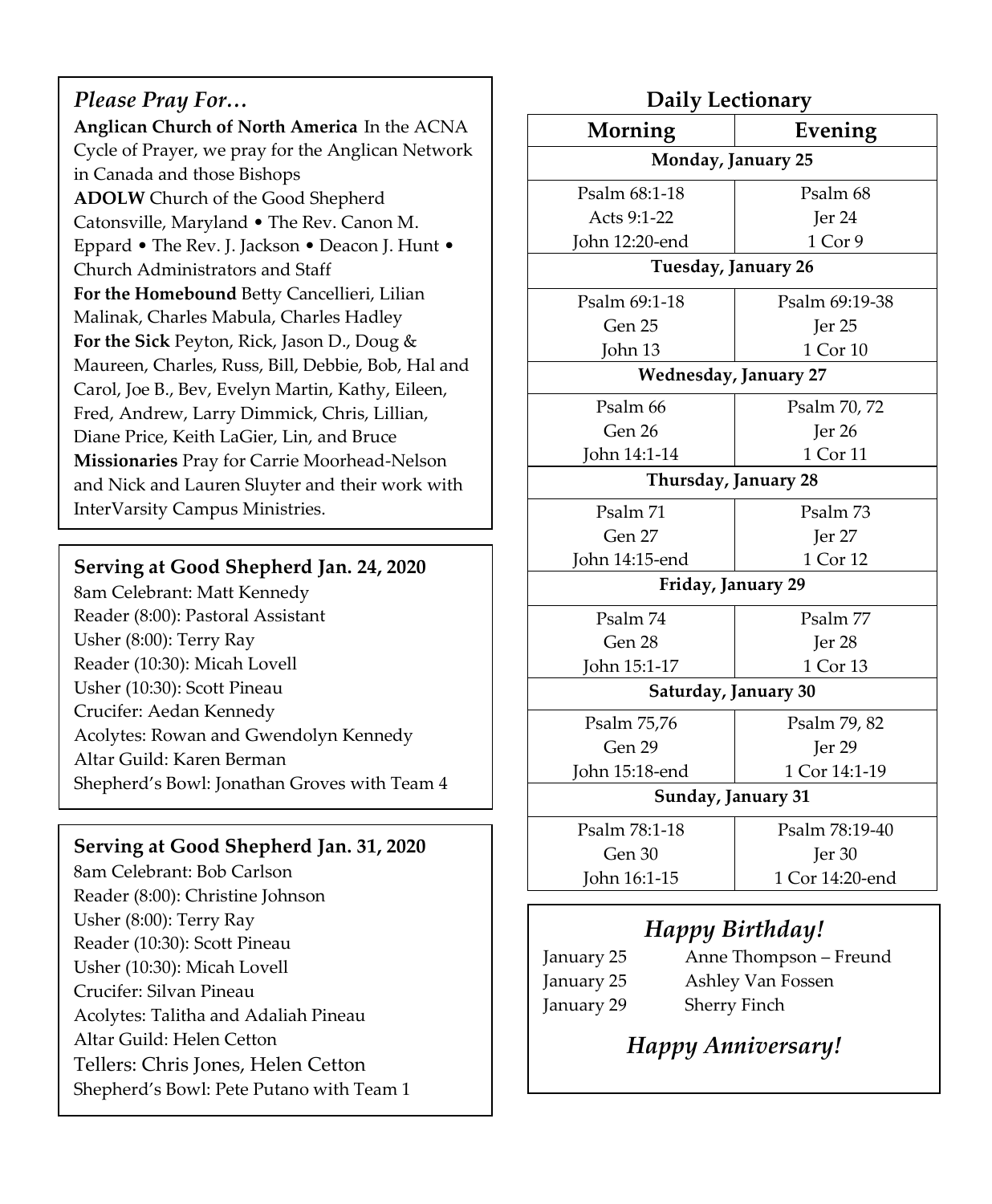#### **What's Going on at Good Shepherd…**

**The 2021 Church Directory** is hot off the presses and ready to be distributed! You can pick one up at the church office.

If you are unable to pick one up, please feel free to contact the office and we will get one mailed out to you.

#### **ORDO Church Calendars and Offering Booklets**

The 2021 Good Shepherd ORDO church calendars and offering booklets are available at the back of the sanctuary at the usher's table. Please feel free to pick them up on your way into or out of the sanctuary.

If you would like to have offering envelopes and do not find a booklet with your name, please let Stephanie or Ms. Helen Cetton know.

**Upcoming Youth Group Meeting Schedule Feb 5-7** - Arrowhead Winter Retreat & Service Project

**Feb 7** - No Youth Group (Arrowhead Weekend)

**Zoom Morning Prayer** This service meets online by zoom at 7am Monday through Friday. The liturgy and readings are available each day at [www.dailyoffice2019.com.](http://www.dailyoffice2019.com/) This is a great way to get back to reading the bible and prayer. Join the parish email list and look for a daily email invitation in your inbox.

#### **Current Mission Group Meeting Locations:**

**Vestal Eastside** Leader: Ben Murphy Host: The Murphys Time: Mondays @ 6:30pm Location: 3109 Burris, Apt 4, Vestal, NY

#### **Binghamton Southside**

Leaders: Carrie Nelson and Jonathan Groves Host: Kariah Manwaring Time: Tuesdays @ 7:00pm Location: 1412 Hawleyton Rd. Binghamton, NY 13903

#### **Binghamton Westside**

Leaders: Tyler Van Fossen and Liz Hull Host: The Van Fossens Time: Wednesdays @ 7:00pm Location: 65 Beethoven St. Binghamton, NY

#### **Vestal 4-Corners**

Leader: Chris Emmons Host:The Emmons Time: Wednesdays @ 7:00pm Location: 3105 King St., Endicott, NY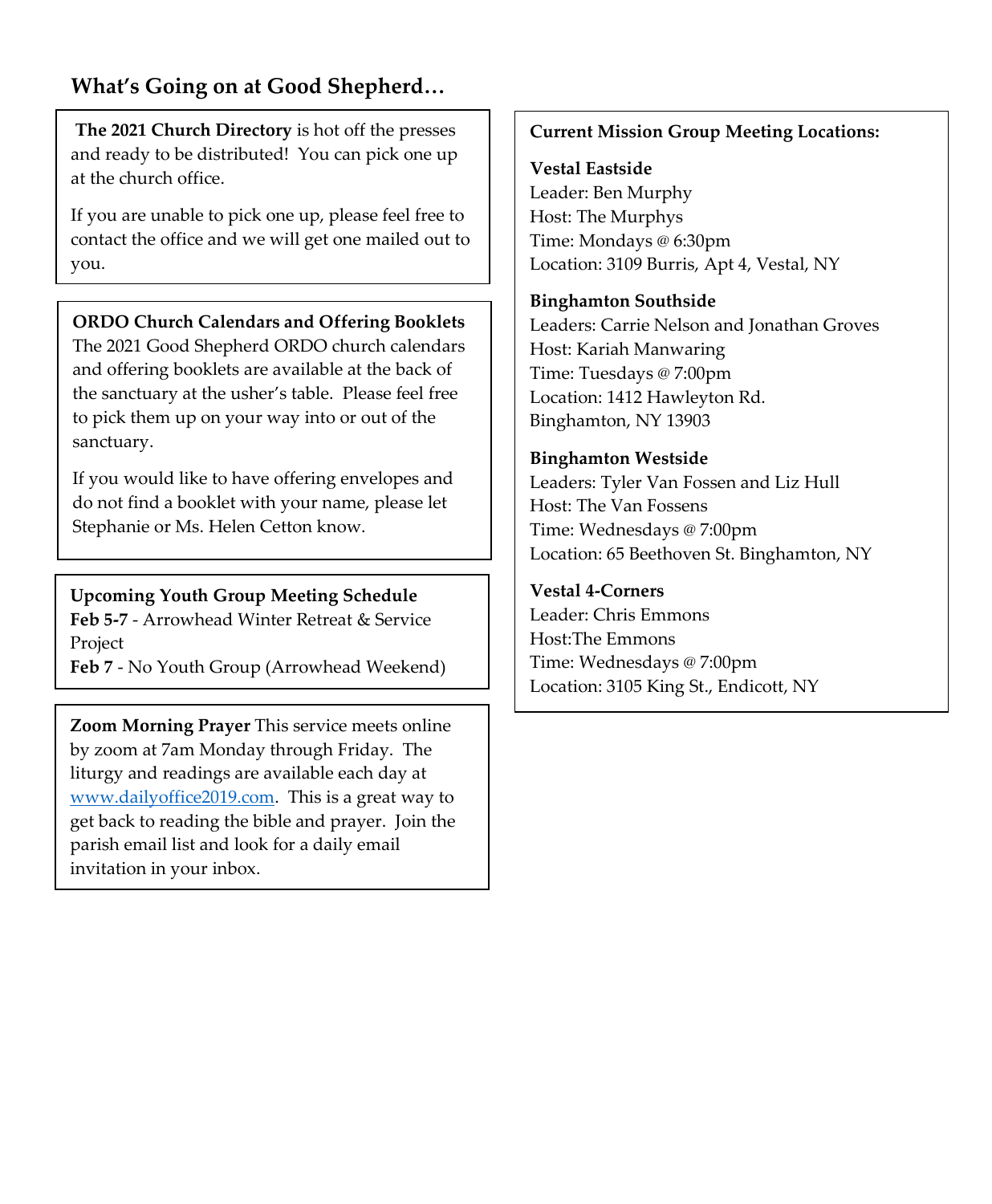# **Holy Eucharist**

**Prelude** *Jesus, Priceless Treasure*

**Processional** *Arise My Soul, Arise*

*The people stand and face the procession*

# **The Acclamation and Collect for Purity**

*The people stand, if able*

*Celebrant* I will make you as a light for the nations,

*People* **That my salvation may reach to the end of the earth.**

 ${\rm A}$ lmighty God, to you all hearts are open, all desires known, and from you no secrets are hid:

Cleanse the thoughts of our hearts by the inspiration of your Holy Spirit, that we may perfectly love you, and worthily magnify your holy Name; through Christ our Lord. *Amen.*

# T**he Summary of the Law**

Jesus said: You shall love the Lord your God with all your heart and with all your soul and with

all your mind. This is the great and first commandment. And a second is like it: You shall love your neighbor as yourself. On these two commandments depend all the Law and the Prophets.

*Matthew 22:37-40*

# **The Gloria in Excelsis**

Glory to God in the highest, and peace to his people on earth. Lord God, heavenly King, almighty God and Father, we worship you, we give you thanks, we praise you for your glory. Lord Jesus Christ, only Son of the Father, Lord God, Lamb of God, you take away the sin of the world: have mercy on us; you are seated at the right hand of the Father: receive our prayer. For you alone are the Holy One, you alone are the Lord, you alone are the Most High, Jesus Christ,

with the Holy Spirit, in the glory of God the Father. Amen.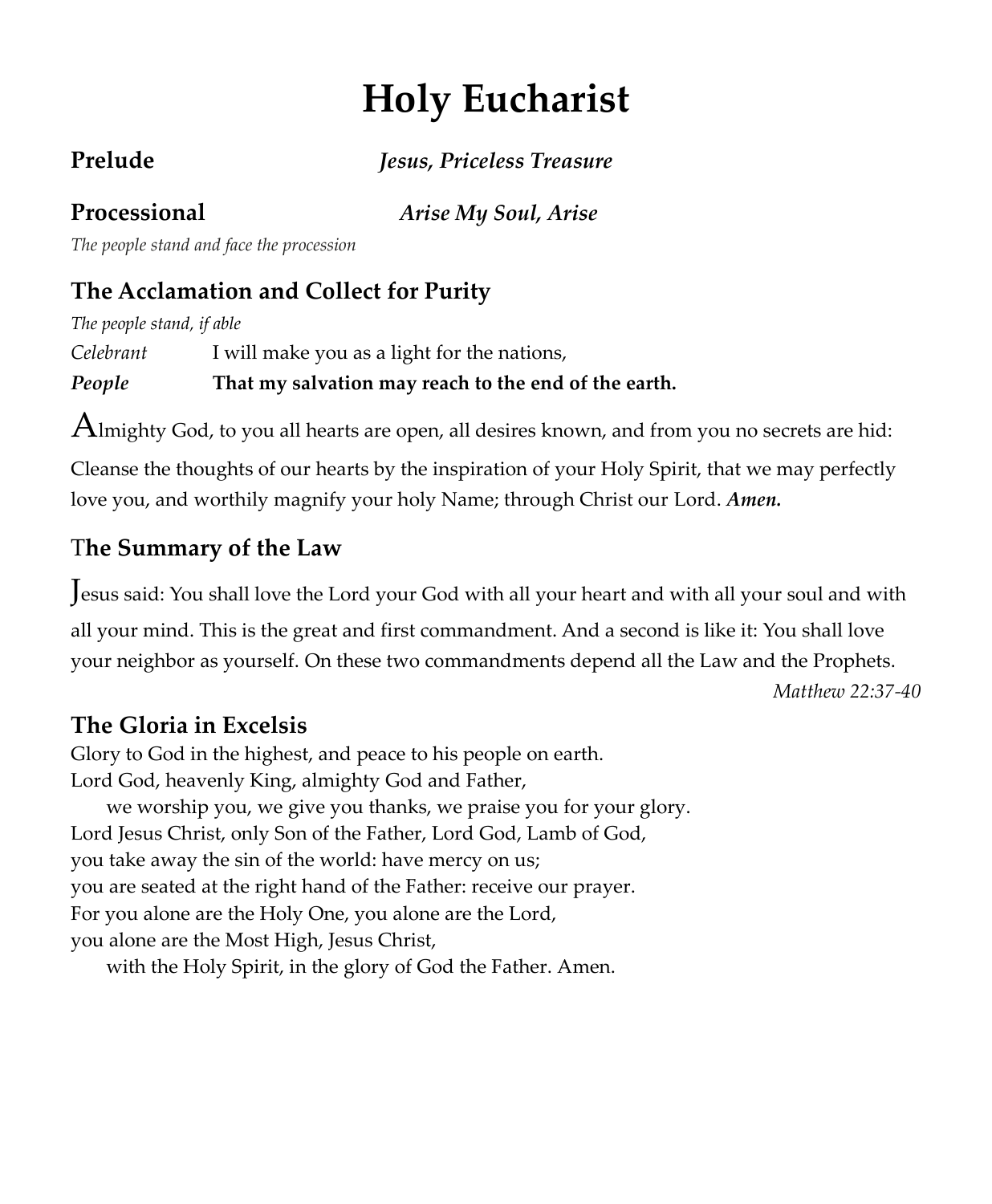## **The Collect of the Day**

| Celebrant | The Lord be with you. |
|-----------|-----------------------|
| People    | And with your spirit. |
| Celebrant | Let us pray.          |

Give us grace, O Lord, to answer readily the call of our Savior Jesus Christ and proclaim to all people the Good News of his salvation, that we and the whole world may perceive the glory of his marvelous works; who lives and reigns with you and the Holy Spirit, one God, for ever and ever. **Amen.**

#### **The Lessons**

*The people sit for the reading of the lessons.*

# **The First Lesson Jeremiah 3:19-4:4**

**<sup>19</sup>** "'I said, How I would set you among my sons, and give you a pleasant land, a heritage most beautiful of all nations. And I thought you would call me, My Father, and would not turn from following me. **<sup>20</sup>** Surely, as a treacherous wife leaves her husband, so have you been treacherous to me, O house of Israel, declares the Lord.'" **<sup>21</sup>** A voice on the bare heights is heard, the weeping and pleading of Israel's sons because they have perverted their way; they have forgotten the Lord their God. **<sup>22</sup>** "Return, O faithless sons; I will heal your faithlessness." "Behold, we come to you, for you are the Lord our God. **<sup>23</sup>** Truly the hills are a delusion, the orgies on the mountains. Truly in the Lord our God is the salvation of Israel.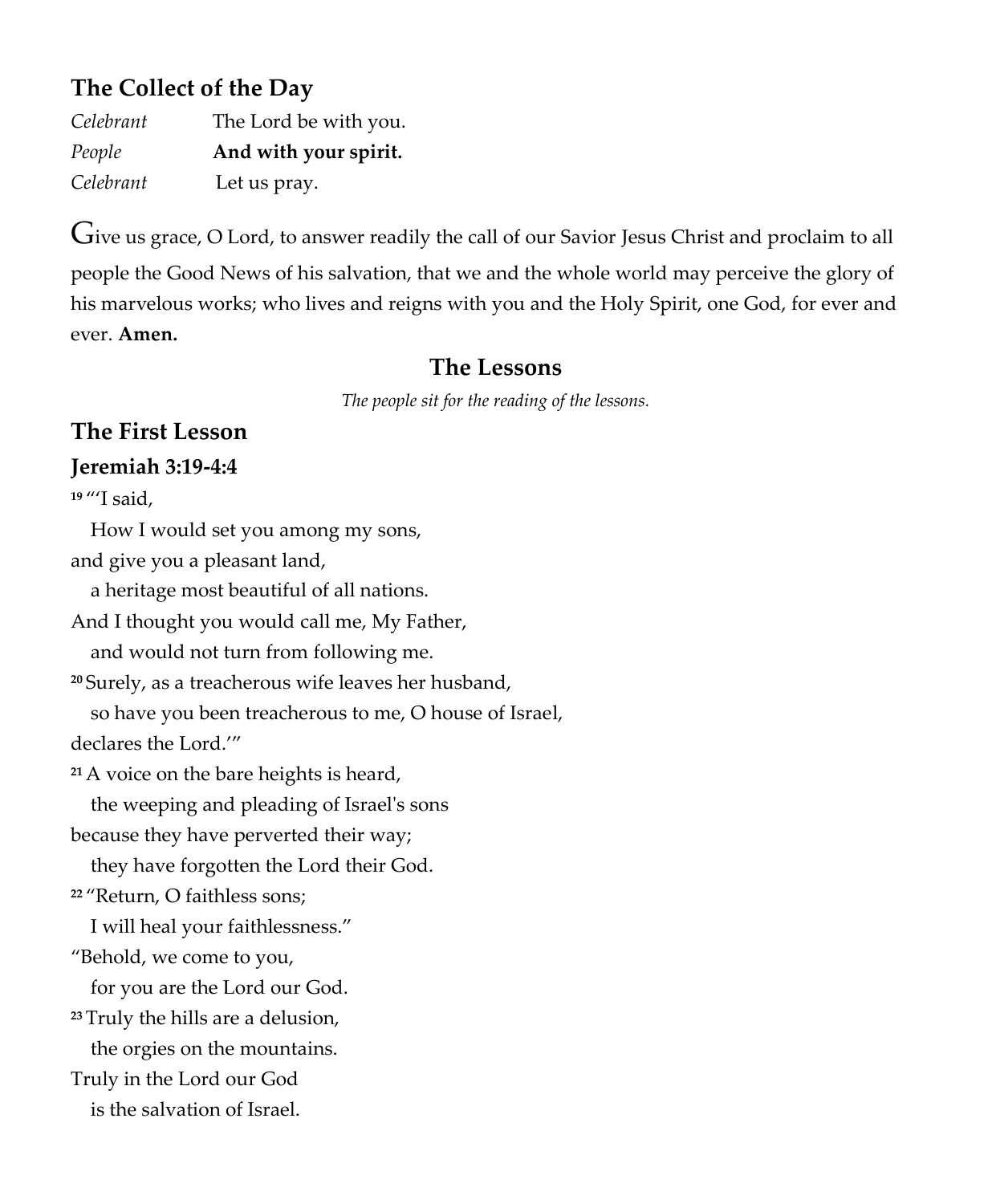**<sup>24</sup>** "But from our youth the shameful thing has devoured all for which our fathers labored, their flocks and their herds, their sons and their daughters. **<sup>25</sup>** Let us lie down in our shame, and let our dishonor cover us. For we have sinned against the Lord our God, we and our fathers, from our youth even to this day, and we have not obeyed the voice of the Lord our God."

**4 <sup>1</sup>**"If you return, O Israel,

declares the Lord,

to me you should return.

If you remove your detestable things from my presence, and do not waver,

**<sup>2</sup>** and if you swear, 'As the Lord lives,'

in truth, in justice, and in righteousness,

then nations shall bless themselves in him,

and in him shall they glory."

**<sup>3</sup>** For thus says the Lord to the men of Judah and Jerusalem:

"Break up your fallow ground,

and sow not among thorns.

**<sup>4</sup>** Circumcise yourselves to the Lord;

remove the foreskin of your hearts,

O men of Judah and inhabitants of Jerusalem;

lest my wrath go forth like fire,

and burn with none to quench it,

because of the evil of your deeds."

*Reader* The Word of the Lord.

| People | Thanks be to God. |  |
|--------|-------------------|--|
|        |                   |  |

#### **Psalm 130**

- <sup>1</sup> Out of the deep have I called unto you, O LORD;  $*$  Lord, hear my voice. **<sup>2</sup>** O let your ears consider well \*
	- the voice of my supplications.
- **3** If you, LORD, were to mark what is done amiss, \* O Lord, who could abide it?
- **<sup>4</sup>**For there is mercy with you; \* therefore you shall be feared.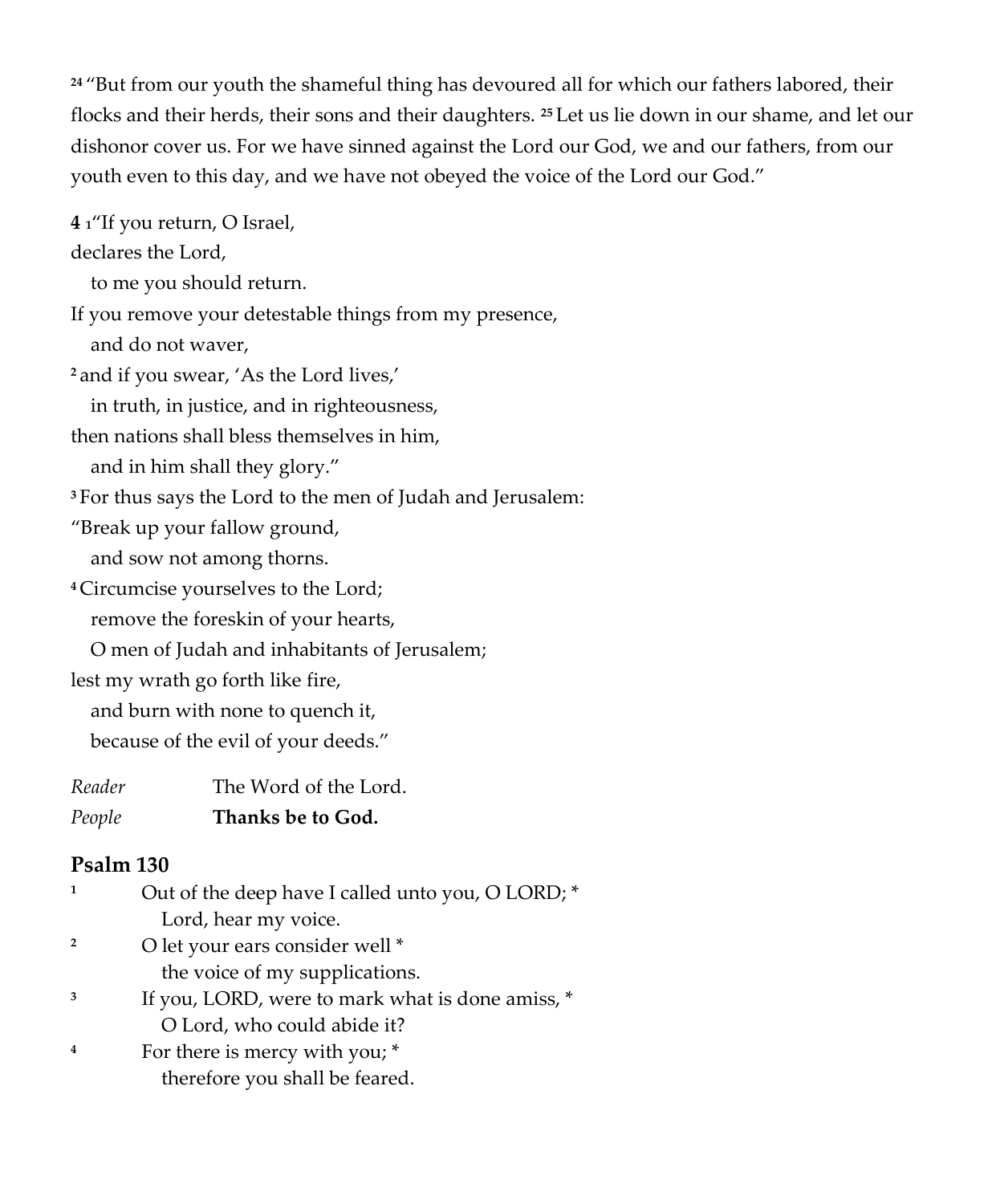**5** I wait for the LORD; my soul waits for him; \*

in his word is my trust.

**<sup>6</sup>**My soul waits for the Lord, \*

more than watchmen for the morning, more than watchmen for the morning.

- **<sup>7</sup>** O Israel, trust in the LORD, for with the LORD there is mercy, \* and with him is plenteous redemption;
- **<sup>8</sup>**And he shall redeem Israel \* from all their sins

#### **The Second Lesson**

#### **1 Corinthians 7:17-24**

17 Only let each person lead the life that the Lord has assigned to him, and to which God has called him. This is my rule in all the churches. 18 Was anyone at the time of his call already circumcised? Let him not seek to remove the marks of circumcision. Was anyone at the time of his call uncircumcised? Let him not seek circumcision. 19 For neither circumcision counts for anything nor uncircumcision, but keeping the commandments of God. 20 Each one should remain in the condition in which he was called. 21 Were you a bondservant when called? Do not be concerned about it. (But if you can gain your freedom, avail yourself of the opportunity.) 22 For he who was called in the Lord as a bondservant is a freedman of the Lord. Likewise he who was free when called is a bondservant of Christ. 23 You were bought with a price; do not become bondservants of men. 24 So, brothers, in whatever condition each was called, there let him remain with God.

*Reader* The Word of the Lord. *People* **Thanks be to God.**

# **The Gospel**

*The people stand facing the procession Celebrant* The Holy Gospel of our Lord Jesus Christ according to St. John. *People* **Glory to You, Lord Christ.**

#### **John 17:25-18:11**

25 O righteous Father, even though the world does not know you, I know you, and these know that you have sent me. 26 I made known to them your name, and I will continue to make it known, that the love with which you have loved me may be in them, and I in them."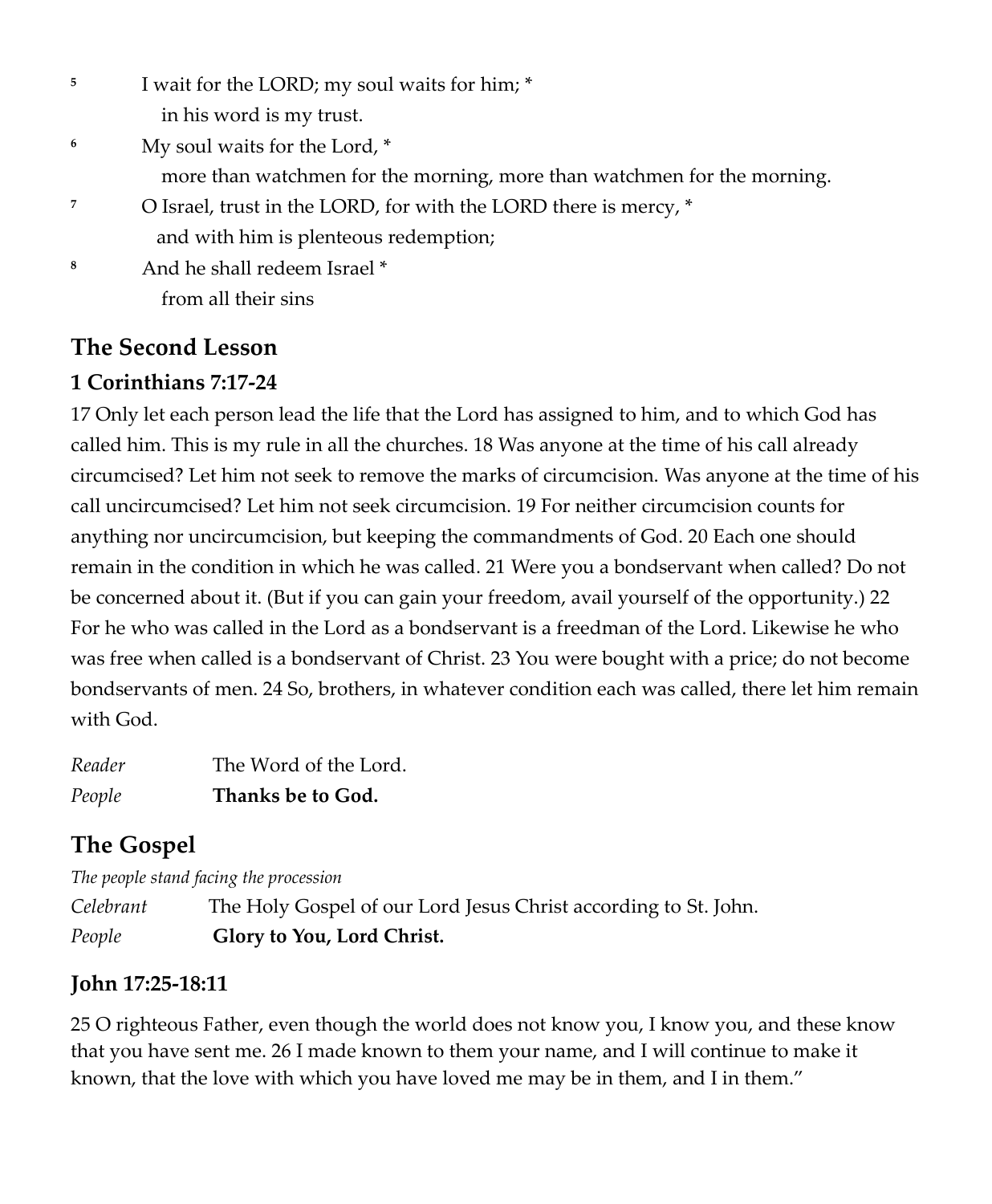18 When Jesus had spoken these words, he went out with his disciples across the brook Kidron, where there was a garden, which he and his disciples entered. 2 Now Judas, who betrayed him, also knew the place, for Jesus often met there with his disciples. 3 So Judas, having procured a band of soldiers and some officers from the chief priests and the Pharisees, went there with lanterns and torches and weapons. 4 Then Jesus, knowing all that would happen to him, came forward and said to them, "Whom do you seek?" 5 They answered him, "Jesus of Nazareth." Jesus said to them, "I am he." Judas, who betrayed him, was standing with them. 6 When Jesus said to them, "I am he," they drew back and fell to the ground. 7 So he asked them again, "Whom do you seek?" And they said, "Jesus of Nazareth." 8 Jesus answered, "I told you that I am he. So, if you seek me, let these men go." 9 This was to fulfill the word that he had spoken: "Of those whom you gave me I have lost not one." 10 Then Simon Peter, having a sword, drew it and struck the high priest's servant and cut off his right ear. (The servant's name was Malchus.) 11 So Jesus said to Peter, "Put your sword into its sheath; shall I not drink the cup that the Father has given me?"

| Celebrant | The Gospel of the Lord.     |
|-----------|-----------------------------|
| People    | Praise to you, Lord Christ. |

**The Sermon The Reverend Matthew Kennedy** 

## **The Nicene Creed**

*The people stand, if able*

*Celebrant* Let us confess our faith in the words of the Nicene Creed:

 $W_e$  believe in one God, the Father, the Almighty, maker of heaven and earth, of all that is, visible and invisible.

We believe in one Lord, Jesus Christ, the only-begotten Son of God, eternally begotten of the Father, God from God, Light from Light, true God from true God, begotten, not made, of one Being with the Father. Through him all things were made. For us and for our salvation he came down from heaven: was incarnate from the Holy Spirit and the Virgin Mary, and was made man.

For our sake he was crucified under Pontius Pilate; he suffered death and was buried. On the third day he rose again in accordance with the Scriptures; he ascended into heaven and is seated at the right hand of the Father. He will come again in glory to judge the living and the dead, and his kingdom will have no end.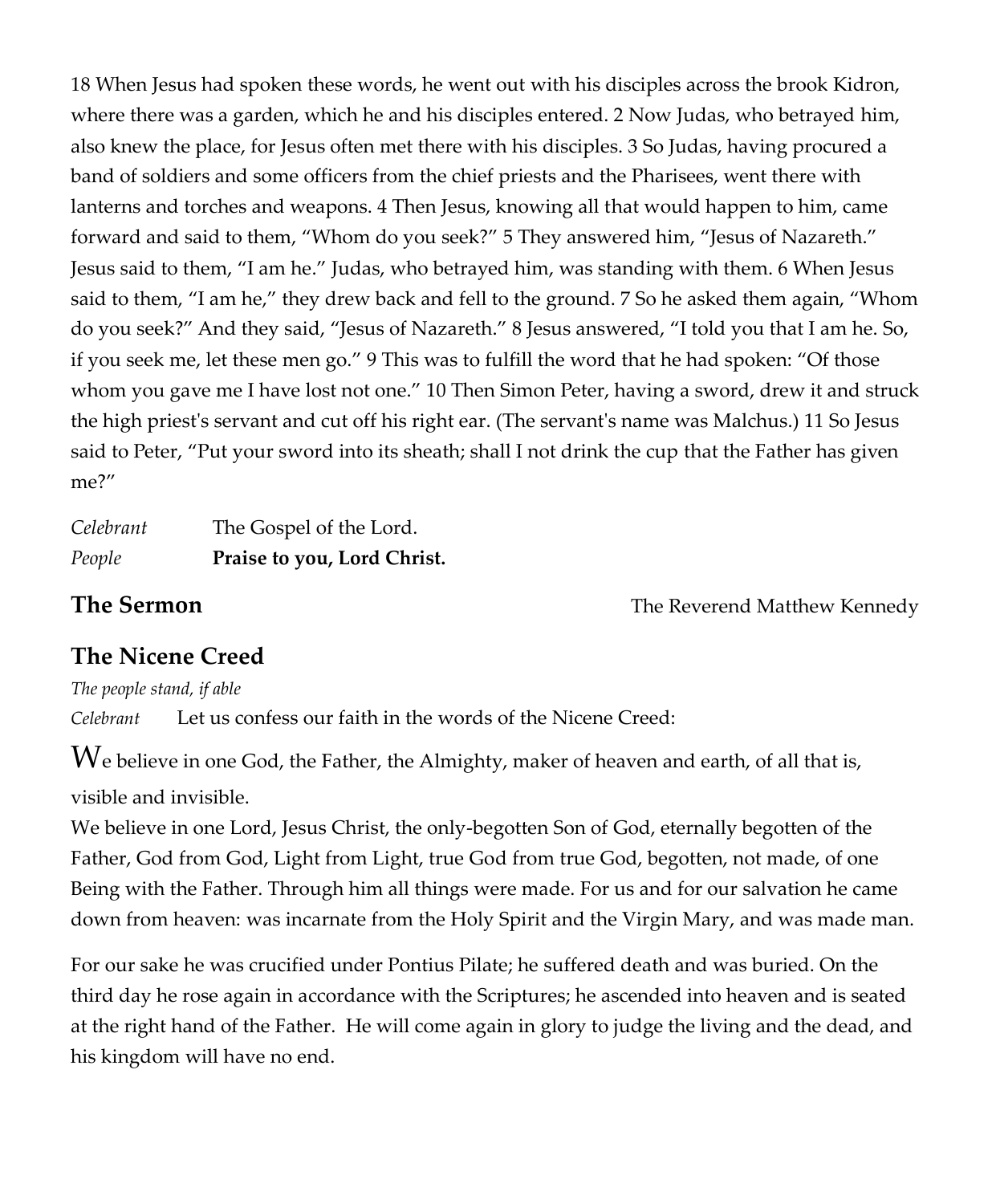We believe in the Holy Spirit, the Lord, the giver of life, who proceeds from the Father and the Son. Who, with the Father and the Son, is worshiped and glorified, who has spoken through the Prophets.

We believe in one holy catholic and apostolic Church. We acknowledge one baptism for the forgiveness of sins. We look for the resurrection of the dead, and the life of the world to come. *Amen.*

# **The Prayers of the People**

Let us pray for the Church and for the world, saying, *"hear our prayer."* 

For the peace of the whole world, and for the well-being and unity of the people of God.

*Reader* Lord, in your mercy:

*People* **Hear our prayer.** 

For Foley Beach, our Archbishop, and Julian Dobbs, our Bishop, and for all the clergy and people of our Diocese and Congregation.

*Reader* Lord, in your mercy:

*People* **Hear our prayer.** 

For all those who proclaim the Gospel at home and abroad; and for all who teach and disciple others.

*Reader* Lord, in your mercy: *People* **Hear our prayer.** 

For our brothers and sisters in Christ who are persecuted for their faith.

*Reader* Lord, in your mercy:

*People* **Hear our prayer.** 

For our nation, for those in authority, and for all in public service especially our President, Mr. Joseph Biden.

*Reader* Lord, in your mercy:

*People* **Hear our prayer.**

For all those who are in trouble, sorrow, need, sickness, or any other adversity.

*Reader* Lord, in your mercy:

*People* **Hear our prayer.**

We bless your holy Name for all your servants who departed this life in your faith and fear, praying you would grant us grace to follow their good examples, that with them we might partake in your heavenly kingdom.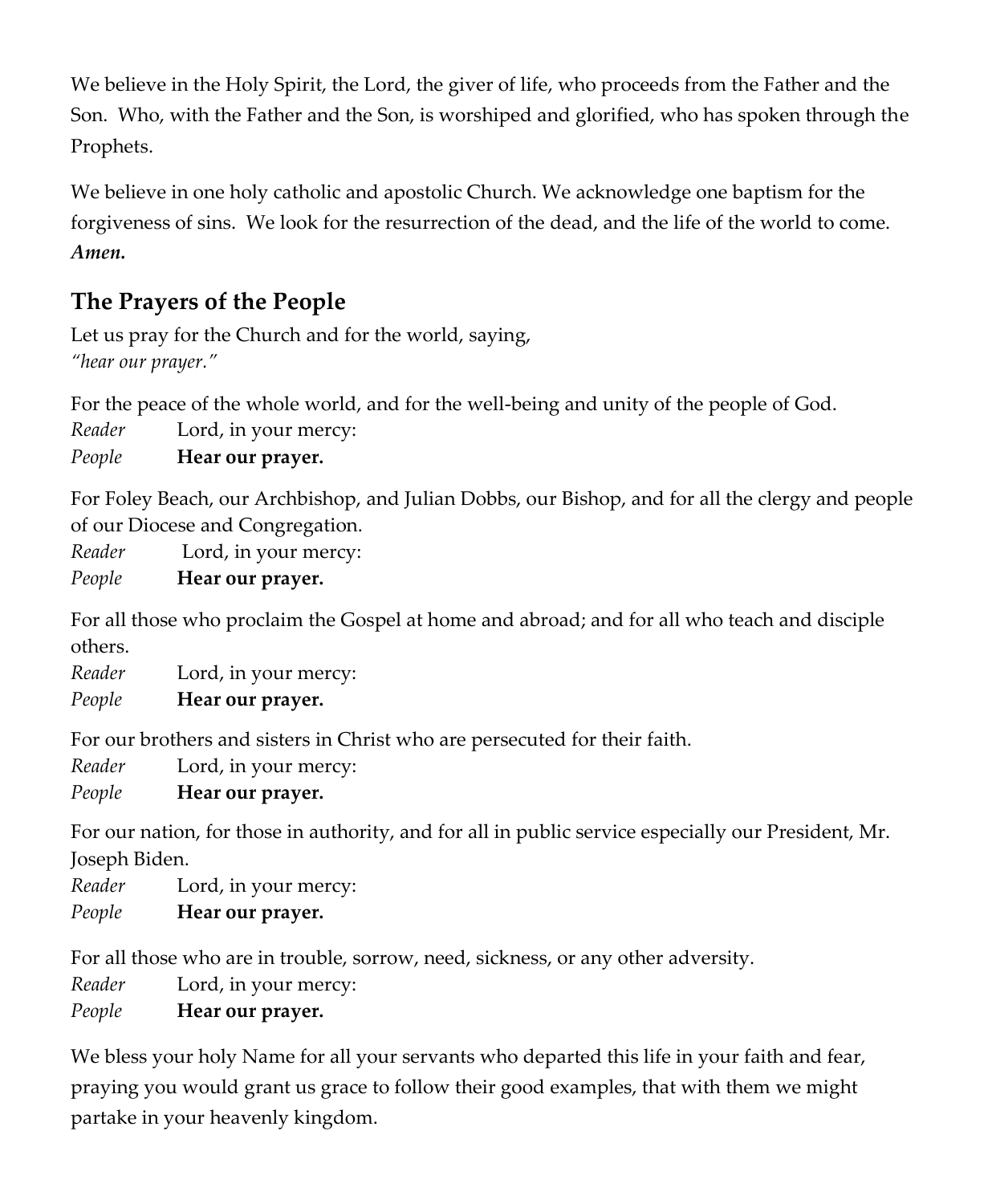I invite you to add your own additional prayers and thanksgivings at this time.

Heavenly Father, grant these our prayers for the sake of Jesus Christ, our only Mediator and Advocate, who lives and reigns with you in the unity of the Holy Spirit, one God, now and for ever. **Amen.**

# **The Confession of Sin**

*Celebrant* Let us confess our sins against God and our neighbors. *The people kneel if able and pray together*

Almighty God, Father of our Lord Jesus Christ, maker of all things, judge of all people: We acknowledge and bewail our manifold sins and wickedness, which we from time to time most grievously have committed, by thought, word, and deed, against your divine Majesty, provoking most justly your wrath and indignation against us. We do earnestly repent, and are heartily sorry for these our misdoings; the remembrance of them is grievous unto us, the burden of them is intolerable.

Have mercy upon us, have mercy upon us, most merciful Father; for your Son our Lord Jesus Christ's sake, forgive us all that is past; and grant that we may ever hereafter serve and please you in newness of life, to the honor and glory of your Name; through Jesus Christ our Lord. Amen.

*Celebrant stands and says*

Almighty God, our heavenly Father, who in his great mercy has promised forgiveness of sins to all those who sincerely repent and with true faith turn to him, have mercy upon you, pardon and deliver you from all your sins, confirm and strengthen you in all goodness, and bring you to everlasting life; through Jesus Christ our Lord. *Amen.*

# **The Comfortable Words**

#### *The Celebrant says*

Hear the Word of God to all who truly turn to him.

If anyone sins, we have an advocate with the Father, Jesus Christ the righteous. He is the propitiation for our sins, and not for ours only but also for the sins of the whole world.

*~1 John 2:1-2*

# **The Peace**

*Celebrant* The peace of the Lord be always with you.

## *People* **And with your spirit.**

*Then the Celebrants and People may greet one another in the name of the Lord.*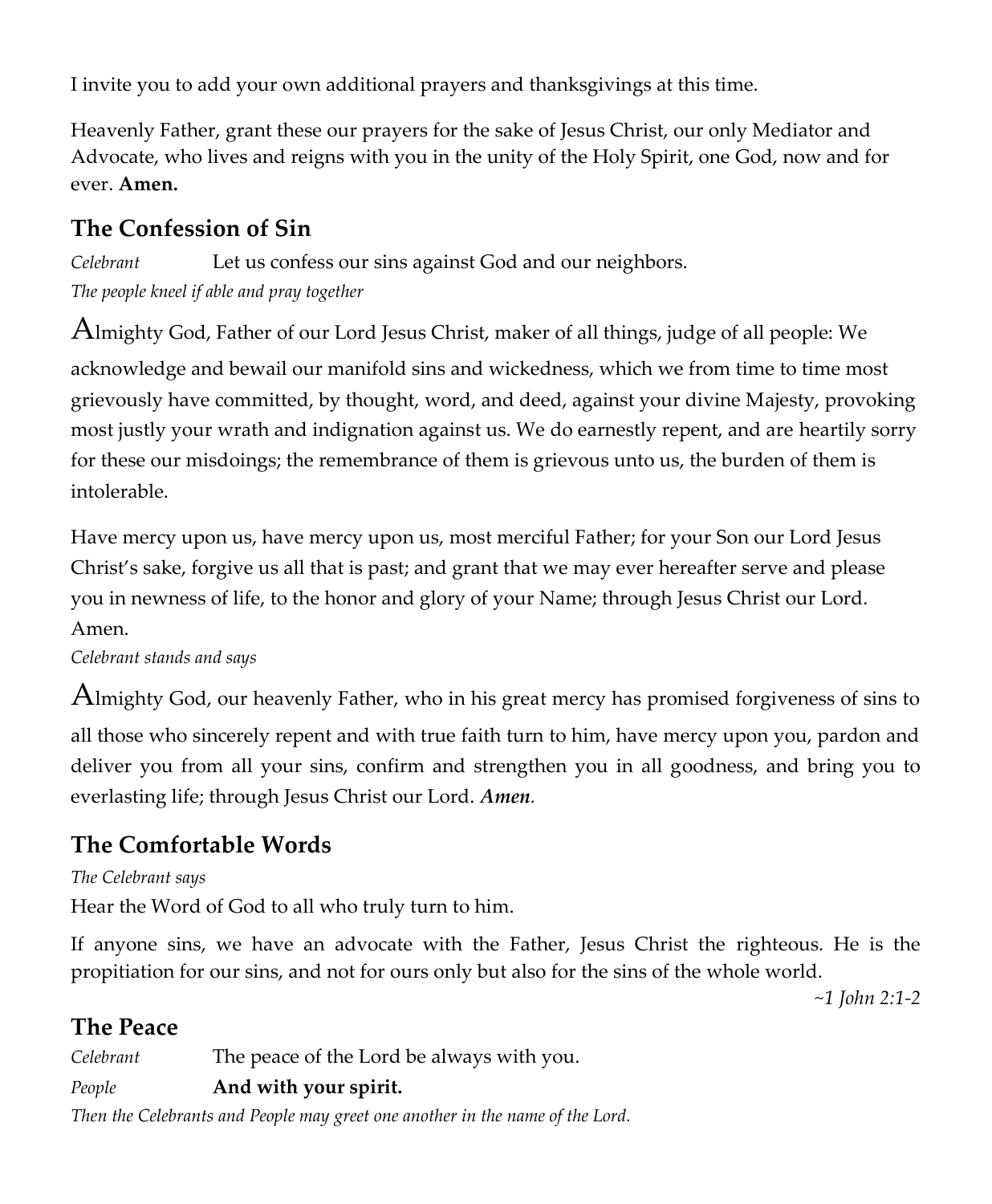#### **Announcements**

### **Birthdays and Anniversaries**

### **The Offertory**

*Celebrant* Ascribe to the Lord the glory due his name; bring an offering, and come into his courts!

*\*If you are a guest with us today, please do not feel obligated to give an offering. If you are a regular attender at Good Shepherd, you may give your tithe in several ways. There is an offering box at the rear of the sanctuary where you may drop your tithe, or you can mail checks to 360 Conklin Avenue, Binghamton, NY, 13903. You can also give online throug[h Breeze](https://goodshepherdbinghamton.breezechms.com/give/online) or you can text a donation through Breeze at 607-882-6551. Good Shepherd also has a PayPal account. If you choose to give vi[a PayPal](https://www.paypal.me/GSBinghamton?utm_source=unp&utm_medium=email&utm_campaign=PPC000654&utm_unptid=42acbf38-6ada-11ea-b9a4-b875c0f50354&ppid=PPC000654&cnac=US&rsta=en_US&cust=8MVRVDQC795TS&unptid=42acbf38-6ada-11ea-b9a4-b875c0f50354&calc=69b6c6cb4a105&unp_tpcid=ppme-social-business-profile-created&page=main:email:PPC000654:::&pgrp=main:email&e=cl&mchn=em&s=ci&mail=sys) you can avoid fees by paying directly from your bank. Be sure to uncheck the box that says, "paying for goods and services" at the bottom or paypal will charge Good Shepherd a fee. As always, thank you for your great generosity and kind support.*

## **Offertory Music** *Christ Of All My Hopes, The Ground*

# **The Presentation of the Gifts**

| People           | And of thine own have we given thee. |
|------------------|--------------------------------------|
| Celebrant        | All things come of thee O Lord       |
| The People Stand |                                      |

# **The Great Thanksgiving**

| Celebrant | The Lord be with you.                   |
|-----------|-----------------------------------------|
| People    | And with your spirit.                   |
| Celebrant | Lift up your hearts.                    |
| People    | We lift them to the Lord.               |
| Celebrant | Let us give thanks to the Lord our God. |
| People    | It is just and right so to do.          |

*Then, facing the Table, the Celebrant proceeds*

It is right, and a good and joyful thing, always and everywhere to give thanks to you, Father

Almighty, Creator of heaven and earth.

Through Jesus Christ our Lord, who took on our mortal flesh to reveal his glory; that he might bring us out of darkness and into his own glorious light.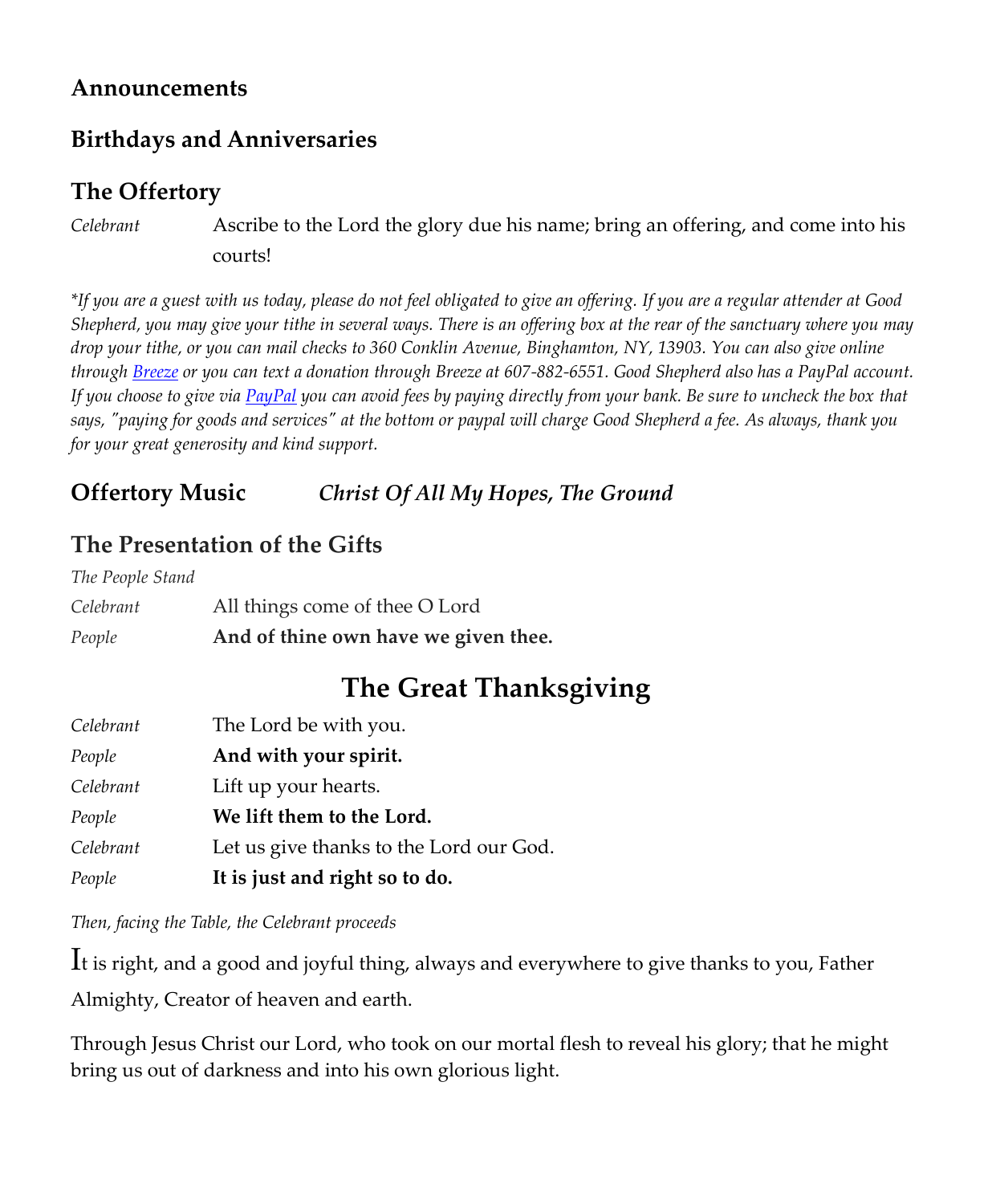Therefore we praise you, joining our voices with Angels and Archangels and with all the company of heaven, who for ever sing this hymn to proclaim the glory of your Name:

#### **The Sanctus**

*The people remain standing and say*

Holy, Holy, Holy Lord God of power and might Heaven and Earth are full of your glory Hosanna in the Highest. Blessed is he who comes in the name of the Lord Hosanna in the Highest, Hosanna in the Highest.

#### *The people kneel. The Celebrant continues*

All praise and glory is yours, O God our heavenly Father, for in your tender mercy, you gave your only Son Jesus Christ to suffer death upon the cross for our redemption. He made there, by his one oblation of himself once offered, a full, perfect, and sufficient sacrifice, oblation, and satisfaction, for the sins of the whole world; and he instituted, and in his Holy Gospel commanded us to continue, a perpetual memory of his precious death and sacrifice, until his coming again.

And now, O merciful Father; in your great goodness, we ask you to bless and sanctify, with your Word and Holy Spirit, these gifts of bread and wine, that we, receiving them according to your Son our Savior Jesus Christ's holy institution, in remembrance of his death and passion, may be partakers of his most blessed Body and Blood.

For on the night that he was betrayed, our Lord Jesus Christ took bread; and when he had given thanks, he broke it, and gave it to his disciples, saying, "Take, eat; this is my Body which is given for you: Do this in remembrance of me." Likewise, after supper, Jesus took the cup, and when he had given thanks, he gave it to them, saying, "Drink this, all of you; for this is my Blood of the New Covenant, which is shed for you, and for many, for the forgiveness of sins: Whenever you drink it, do this in remembrance of me." Therefore we proclaim the mystery of faith

#### *Celebrant and People say together*

Christ has died, Christ is risen, Christ will come again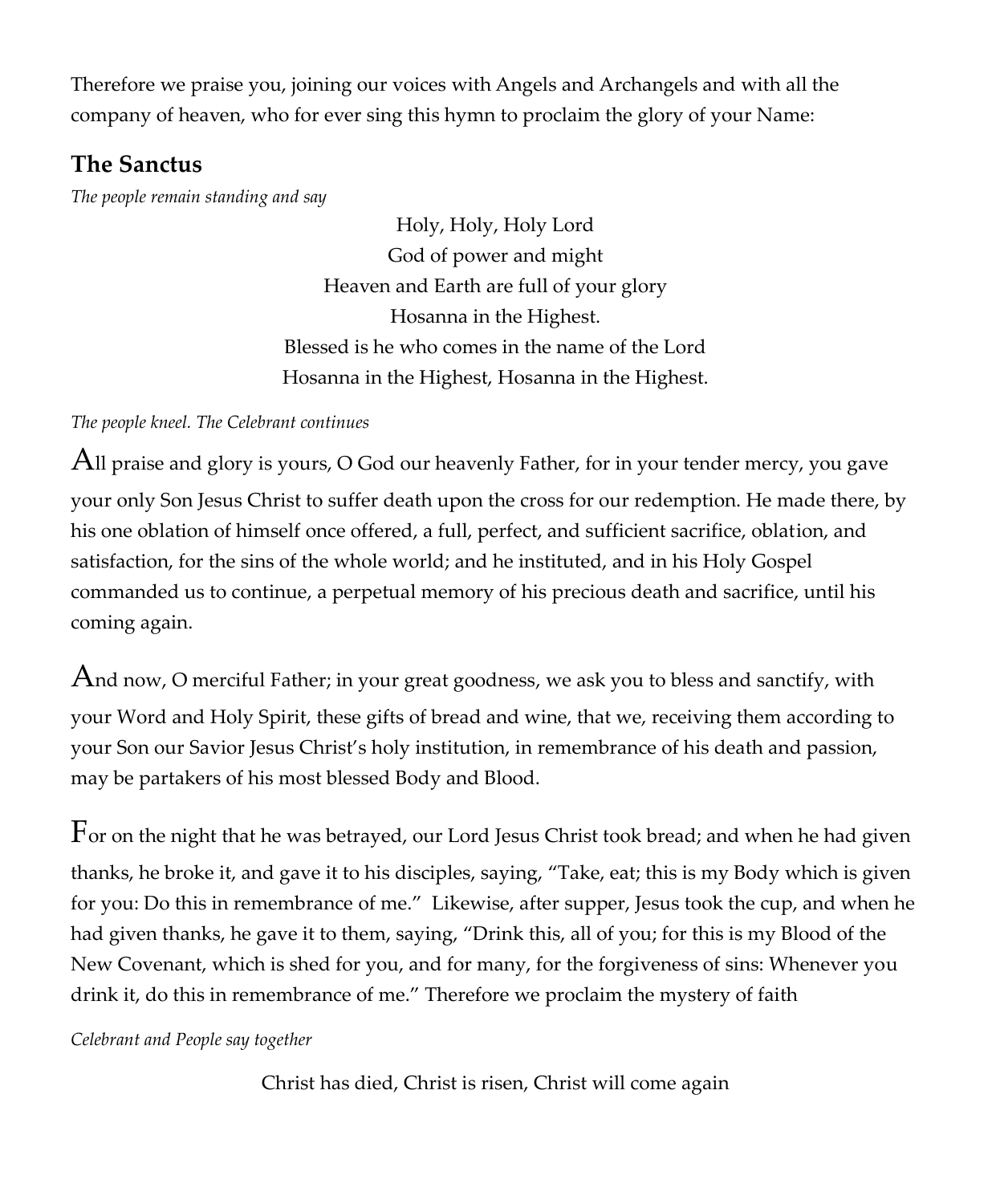And here we offer and present to you, O Lord, ourselves, our souls and bodies, to be a reasonable, holy, and living sacrifice; humbly pleading that all those who shall partake of this Holy Communion may worthily receive the most precious Body and Blood of your Son Jesus Christ; that, by the Holy Spirit, we may be filled with your grace and heavenly benediction, and made one body with him, so that he may dwell in us, and we in him. By him, and with him, and in him, in the unity of the Holy Spirit, all honor and glory is yours, Almighty Father, now and forever. *Amen.*

And now, as our Savior Christ has taught us, we are bold to pray:

# **The Lord's Prayer**

*The people remain kneeling, and say*

Our Father, who art in heaven, hallowed be thy Name.

Thy kingdom come, thy will be done, on earth as it is in heaven.

Give us this day our daily bread.

And forgive us our trespasses, as we forgive those who trespass against us.

And lead us not into temptation, but deliver us from evil.

For thine is the kingdom, and the power, and the glory,

forever and ever. Amen.

# **The Fraction**

*The people remain kneeling and say*

*Celebrant* Alleluia. Christ our Passover Lamb has been sacrificed, once for all upon the Cross.

*People* **Therefore let us keep the feast. Alleluia.**

# **The Prayer of Humble Access**

*Celebrant and people say together*

 $\operatorname{We}$  do not presume to come to this your Table, O merciful Lord, trusting in our own righteousness, but in your manifold and great mercies. We are not worthy so much as to gather up the crumbs under your Table. But you are the same Lord whose property is always to have mercy. Grant us, therefore, gracious Lord, so to eat the flesh of your dear Son Jesus Christ, and to drink his blood, that we may evermore dwell in him, and he in us. *Amen.*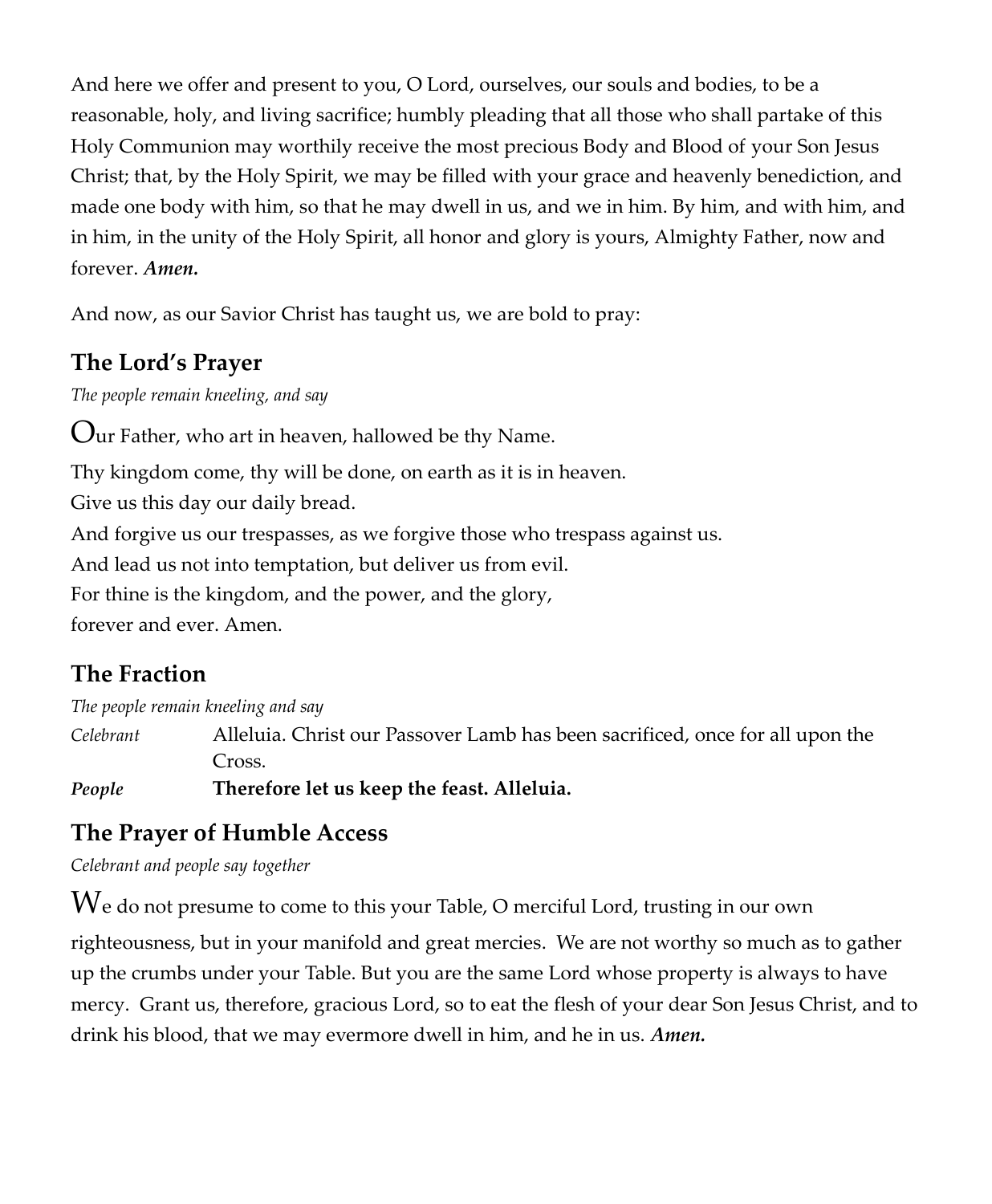# **The Agnus Dei**

| Celebrant | Lamb of God, you take away the sin of the world, |
|-----------|--------------------------------------------------|
| People    | have mercy on us.                                |
| Celebrant | Lamb of God, you take away the sin of the world, |
| People    | have mercy on us.                                |
| Celebrant | Lamb of God, you take away the sin of the world, |
| People    | grant us your peace.                             |

# **The Communion of the People**

*All Christians baptized in any denomination and in good standing with their home church are welcome to take Communion. If you are unable to take communion for any reason, you are warmly invited to the rail for a prayer and blessing: just place your hands across your chest and one of the pastors will bless and pray for you. If you are in a wheelchair or are unable to come forward for any reason, please let an usher know and we will bring the Sacrament to you in your pew. Gluten free wafers are available upon request when you come forward.*

# **The Invitation**

*Celebrant*

The Gifts of God for the people of God. Take them in remembrance that Christ died for you, and feed on him in your hearts, by faith, with thanksgiving.

### **Communion Music** *Tis Midnight and On Olive's Brow*

# **The Post-Communion Prayer**

*The people kneel.* 

| Celebrant | The Lord be with you. |
|-----------|-----------------------|
| People    | And with your spirit. |

#### *Celebrant and People*

Almighty and ever-living God, we thank you for feeding us, in these holy mysteries, with the spiritual food of the most precious Body and Blood of your Son our Savior Jesus Christ; and for assuring us, through this Sacrament, of your favor and goodness towards us; and that we are true members of the mystical body of your Son, the blessed company of all faithful people; and are also heirs, through hope, of your everlasting kingdom. And we humbly ask you, heavenly Father, to assist us with your grace, that we may continue in that holy fellowship, and do all such good works as you have prepared for us to walk in; through Jesus Christ our Lord, to whom with you and the Holy Spirit, be all honor and glory, now and forever. Amen.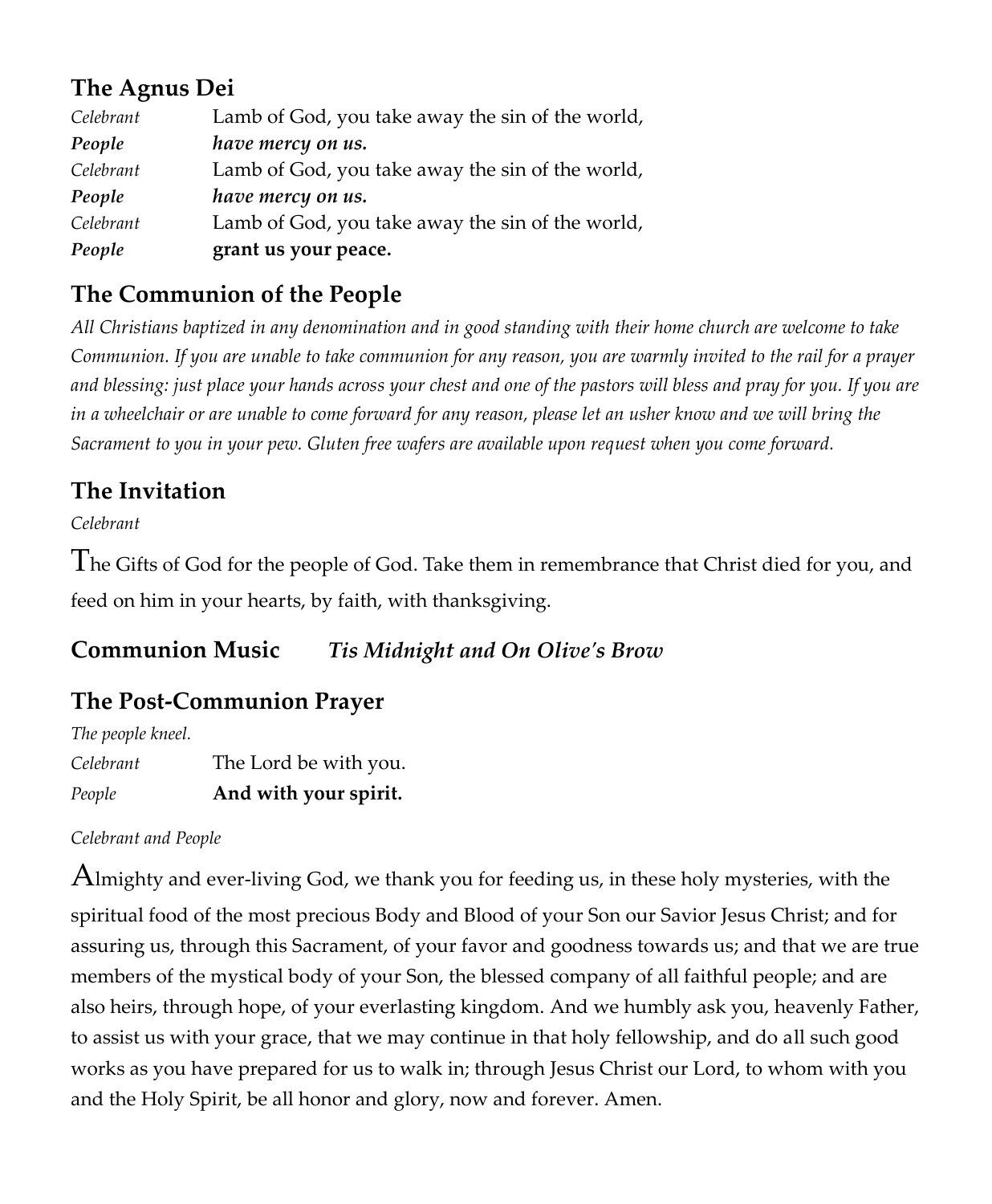# **The Blessing**

*Celebrant* 

The peace of God, which passes all understanding, keep your hearts and minds in the knowledge and love of God, and of his Son Jesus Christ our Lord; and the blessing of God Almighty, the Father, the Son, and the Holy Spirit, be upon you, and remain with you forever and ever. *Amen.*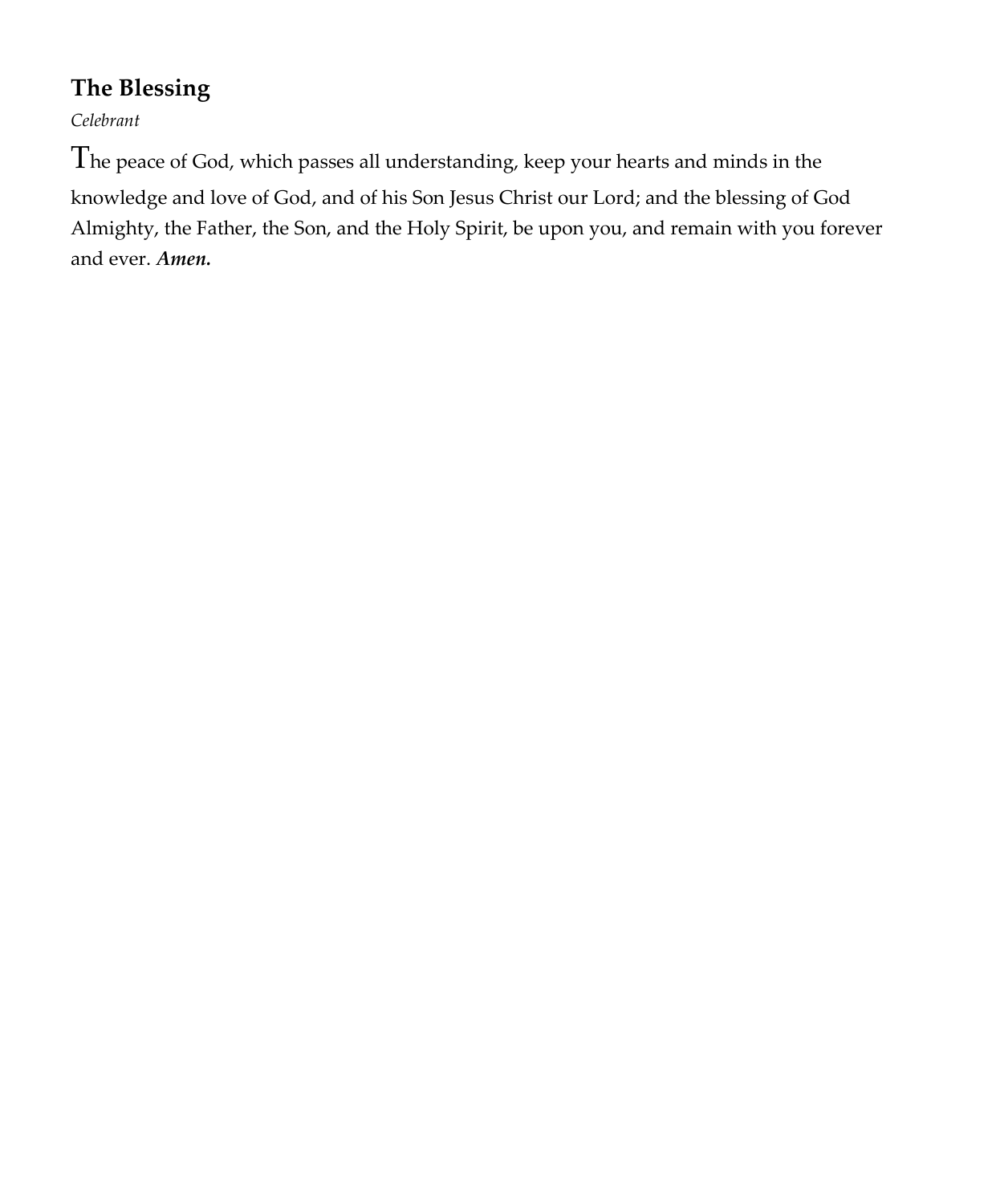*The people stand, if able, and sing* 

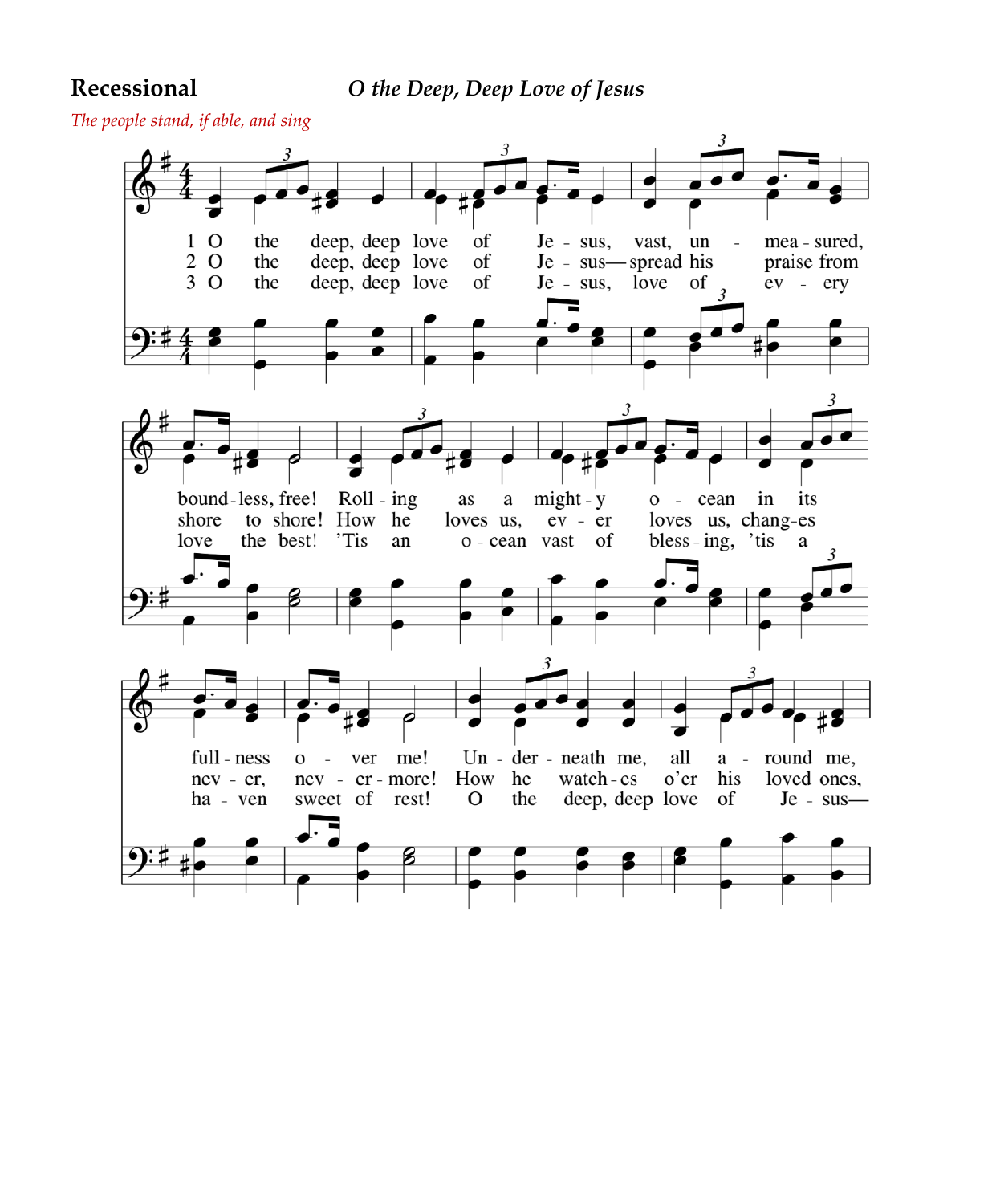

#### **The Dismissal**

*The people stand if able* 

*Celebrant* Let us go forth into the world, rejoicing in the power of the Holy Spirit. Alleluia, Alleluia.

*People* **Thanks be to God. Alleluia, Alleluia.**

*Thank you for worshiping at Anglican Church of The Good Shepherd this morning!*

*We would be so grateful if you would deposit your used bulletins in one of the recycling bins located near the exits of the sanctuary or parish hall as you pass by.*